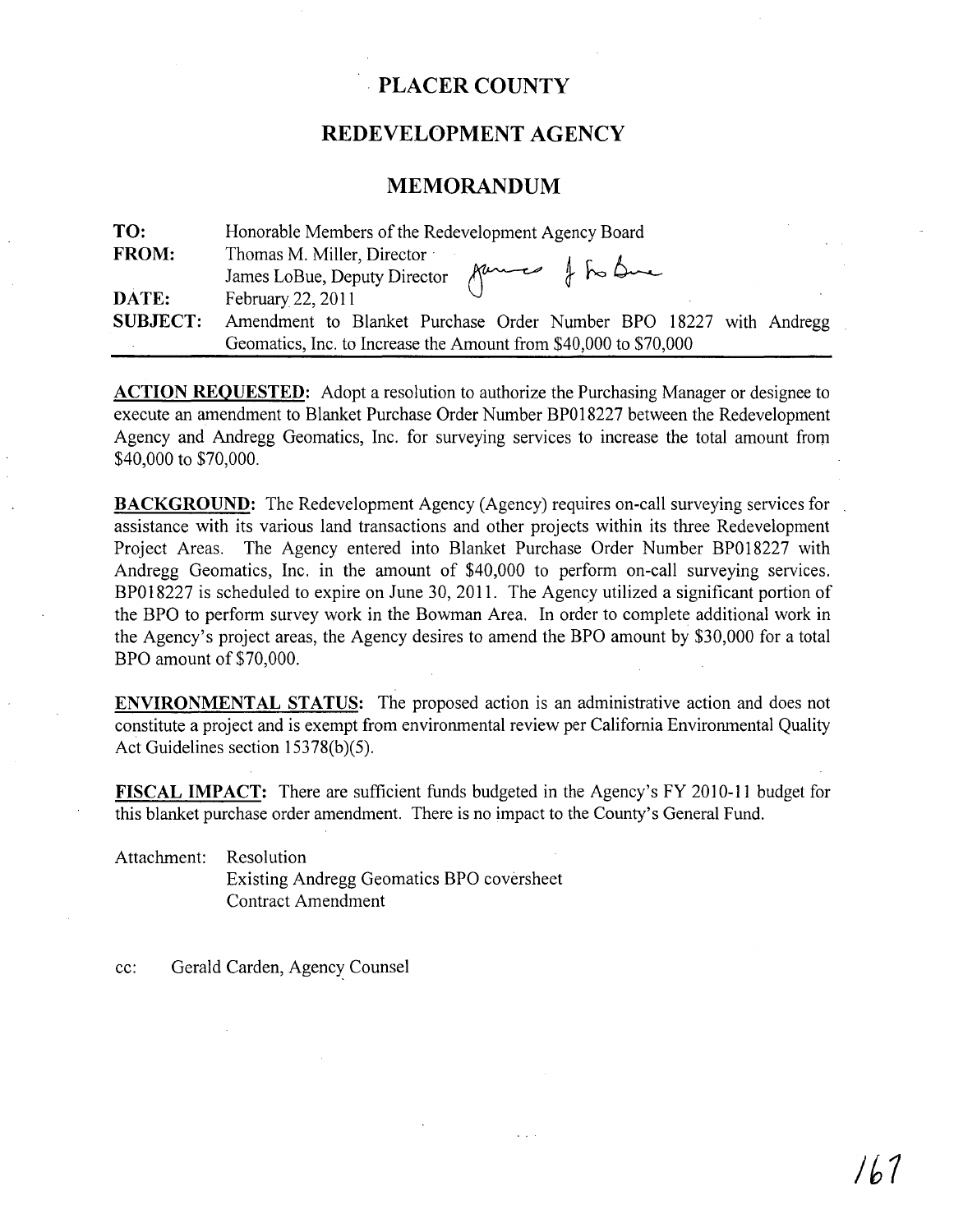# **Before the Placer County Redevelopment Agency Board of Directors State of California**

In the matter of:

Authorizing the Purchasing Manager or designee to execute an amendment to Blanket Purchase Order Number BPO 18227 between the Redevelopment Agency and Andregg Geomatics, Inc. for surveying services to increase the total amount from \$40,000 to \$70,000

Ord. No: ................................. ..

First Reading: .................... .

The following Resolution was duly passed by the Redevelopment Agency Board

of the County of Placer at a regular meeting held

by the following vote on roll call:

Ayes:

Noes:

Absent:

Signed and approved by me after its passage.

Attest: Chair, Agency Board Clerk of said Board

WHEREAS, the Redevelopment Agency of Placer County (Agency) has adopted the Redevelopment Plans for the North Lake Tahoe Redevelopment Project Area, North Auburn Redevelopment Project Area, and the Sunset Industrial Redevelopment Project (Project Areas) and Implementation Plans for the Project Areas (collectively, the Project Areas and Plans);

WHEREAS, the Agency is vested with responsibility pursuant to the Community Redevelopment Law (Part I of Division 24 of the Health and Safety Code of the State of California) to implement the Plans in the Project Areas;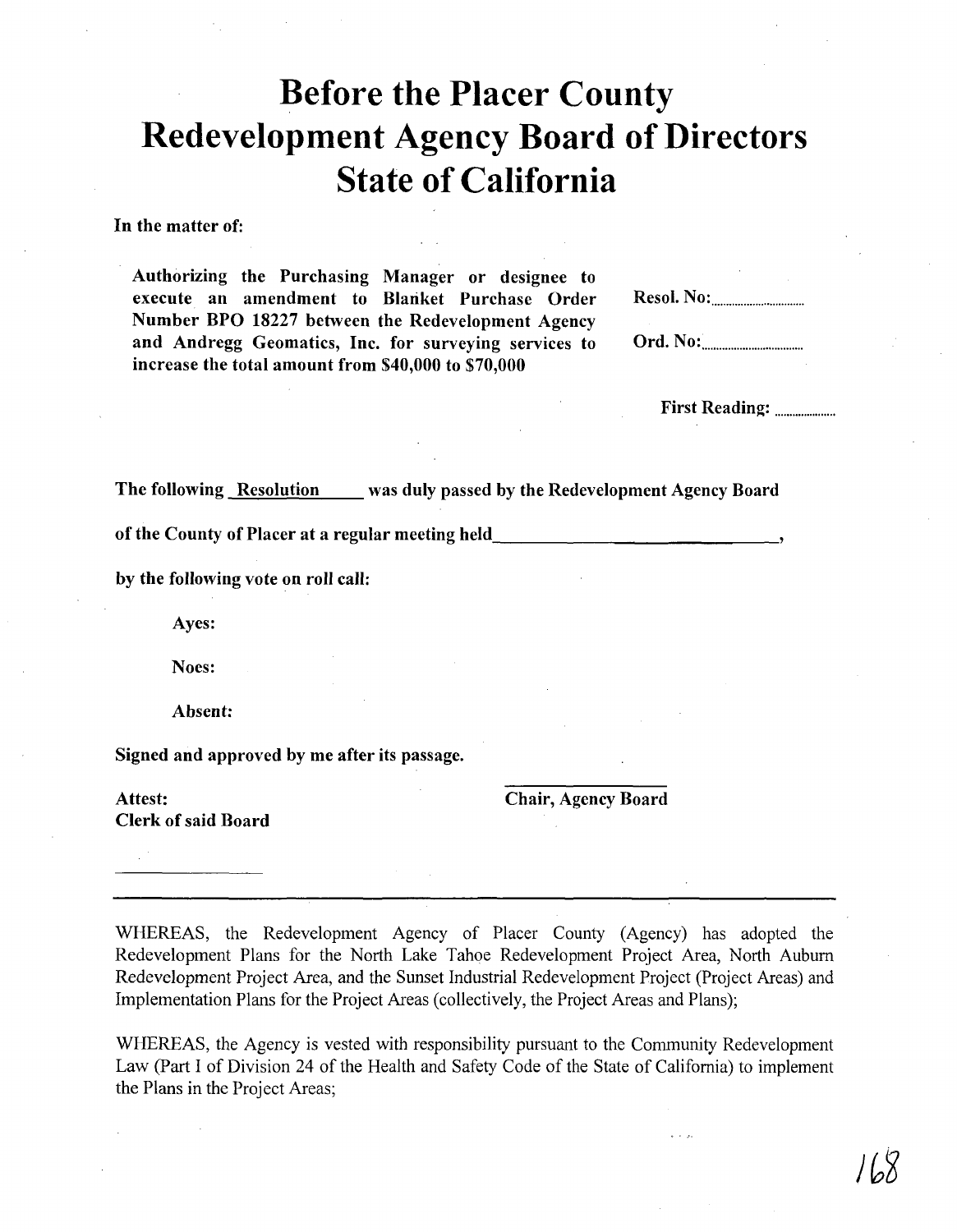WHEREAS, the Agency proposes to increase Blanket Purchase Order Number BP018227 with Andregg Geomatics, Inc. for surveying services from \$40,000 to \$70,000 to implement projects within the Project Areas;

WHEREAS, the proposed action is taken in furtherance of the goals and policies of the Plans for which an environmental impact report was prepared and certified in compliance with California Environmental Quality Act Guidelines in 1996 and 1997; and

WHEREAS, the Agency has sufficient available funds within the current Agency budget to cover the additional cost of the contract.

NOW, THEREFORE, BE IT RESOLVED by the Agency Board of Directors that the Purchasing Manager or his designee is authorized to execute an amendment to Blanket Purchase Order BP018227 between the Redevelopment Agency and Andregg Geomatics, Inc. for surveymg services from \$40,000 to \$70,000.

BE IT FURTHER RESOLVED that this Resolution shall take immediate effect from and after its passage and approval.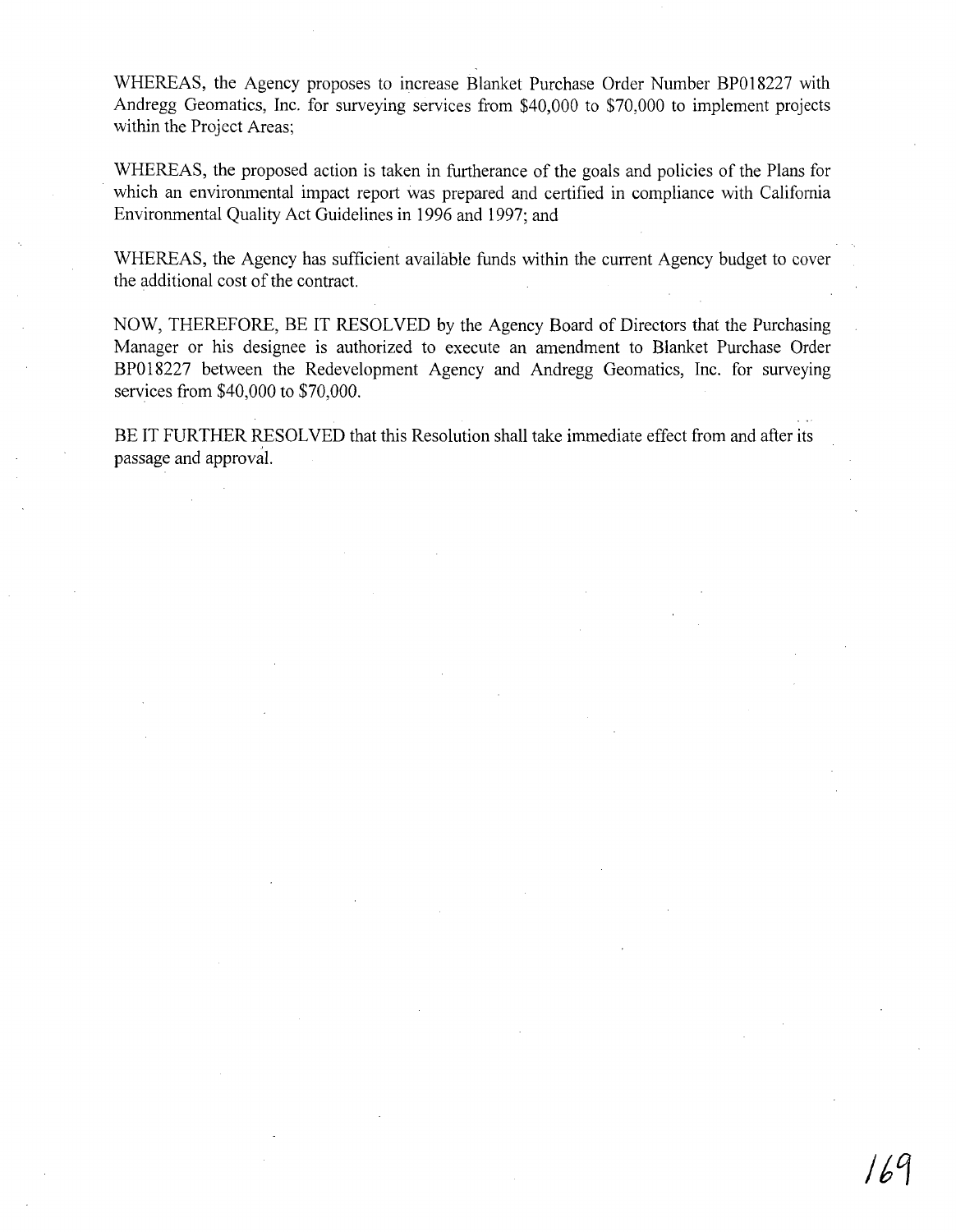Consultant

Andregg Geomatics, Inc.

Administering Agency: Placer County Redevelopment Agency

BP018227

Contract Number:

Contract Description:

Surveying, Construction Staking and Other Related Services on an as-needed basis

# CONTRACt AMENDMENT NO.1

THIS AGREEMENT, originally made at Auburn, California, as of November 1,2010, by and between the Placer County Redevelopment Agency ("Agency"), and Andregg Geomatics, Inc. ("Contractor"), is amended as follows:

1. Paragraph 2. Payment. Payment in amount set forth in Exhibit B is increased by \$30,000 for a new not-to-exceed amount of \$70,000.

All other terms and conditions of this agreement shall remain in full force and affect.

# PLACER COUNTY REDEVELOPMENT AGENCY

By: Date:

Jim Boggan, Purchasing Manager

## ANDREGG GEOMATICS, INC.

By:  $H \rightarrow R$  Date: 1.18.2011

Dennis Meyer, President

By:  $M$ art  $\Delta$  Daveled = Date:  $1.20.201$ 

Mark J. Bardakjian Chief Operations Officer